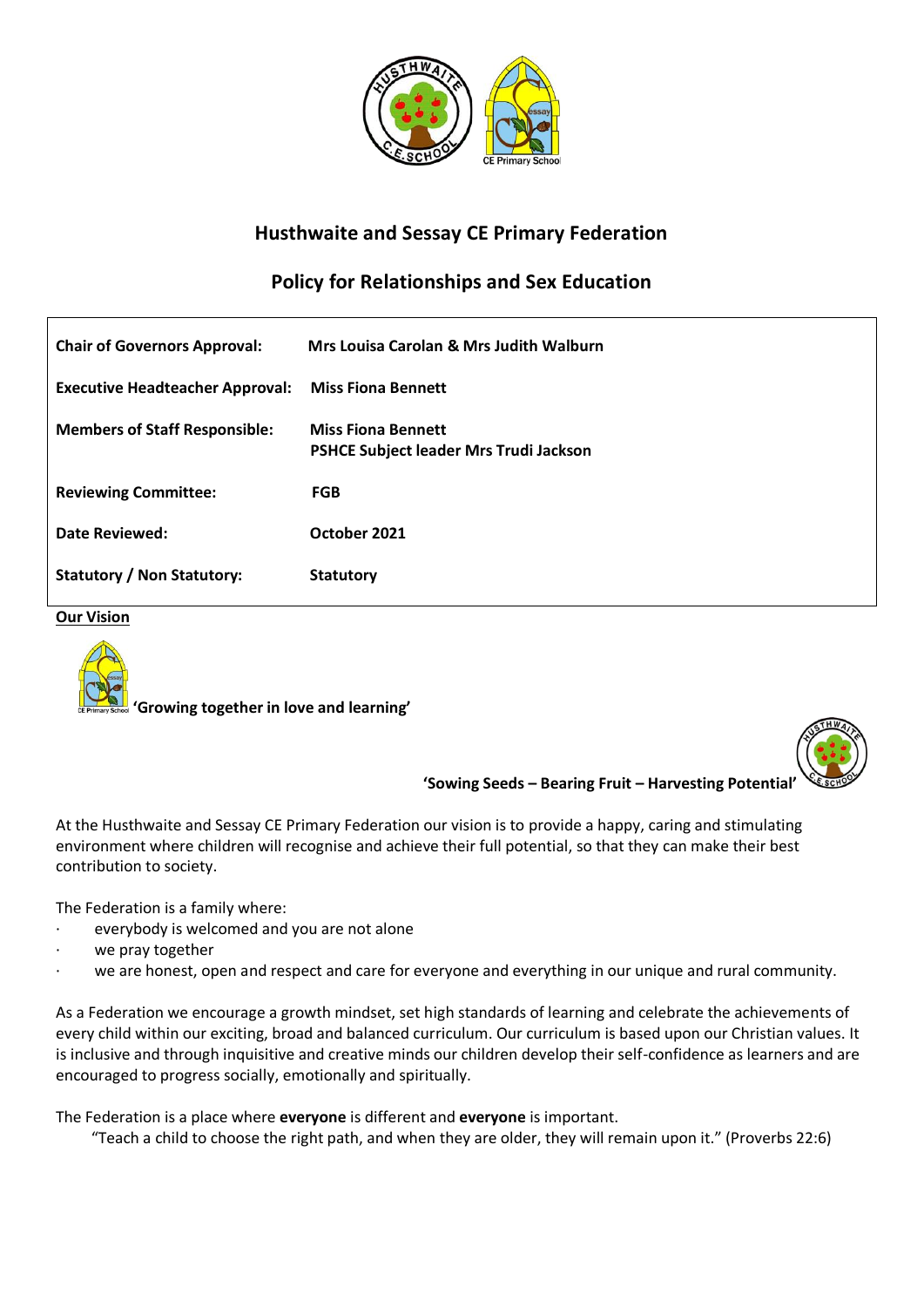We would like all the children at Husthwaite and Sessay C.E. Primary Schools to have an understanding of their bodies and be aware that human reproduction is part of the life cycle. When appropriate, the older children should have the opportunity to learn about some of the physical, emotional and social changes that they will experience in their lives.

These sensitive issues should be partly dealt with through Science, Personal and Social Education (PSHE) and Health Education, but specific Relationships and Sex Education for the Year 5/6 children should also play an important role.

# **What Is Relationship and Sex Education?**

Relationship and Sex Education is lifelong learning about physical, sexual, moral and emotional development. It is about the understanding of the importance of stable and loving relationships, respect, love and care, for family life. It involves acquiring information, developing skills and forming positive beliefs, values and attitudes.

# **Principles and Values**

In addition Husthwaite and Sessay CE Primary Schools believe that RSE should:

- Be an integral part of the lifelong learning process, beginning in early childhood and continue into  $\Box$ adult life.
- $\Box$  Be an entitlement for all pupils in our care.
- $\Box$  Encourage every pupil to contribute to make our community and aims to support each individual as they grow and learn.
- □ Be set within this wider school context and supports family commitment and love, respect and affection, knowledge and openness.
- $\Box$  In our school and community we aim to encourage pupils and teachers to share and respect each other's views. We aim to generate an atmosphere where questions and discussion on personal matters can take place without any stigma or embarrassment.
- $\Box$  Recognise that parents/carers are the key people in teaching their children about relationships, growing up and sex. We aim to work in partnership with parents/carers.

### **Personal Development and Relationship Education in our school has three main elements: Personal and Social Skills**

- $\Box$  learning to manage emotions and relationships confidently and sensitively
- $\Box$  developing self-respect and empathy for others
- $\Box$  learning to make choices with an absence of prejudice
- $\Box$  developing an appreciation of the consequences of choices made
- □ managing conflict
- $\Box$  empower pupils with the skills to be able to recognise inappropriate/ uncomfortable situations and/or behaviours with their peers and adults

# **Attitudes and Values**

- $\Box$  learning the importance of values, individual conscience and moral choices
- $\Box$  learning the value of family life, stable and loving relationships, and marriage
- $\Box$  learning about the nurture of children
- $\Box$  demonstrating the values of respect, love and care
- $\Box$  exploring, considering and understanding moral dilemmas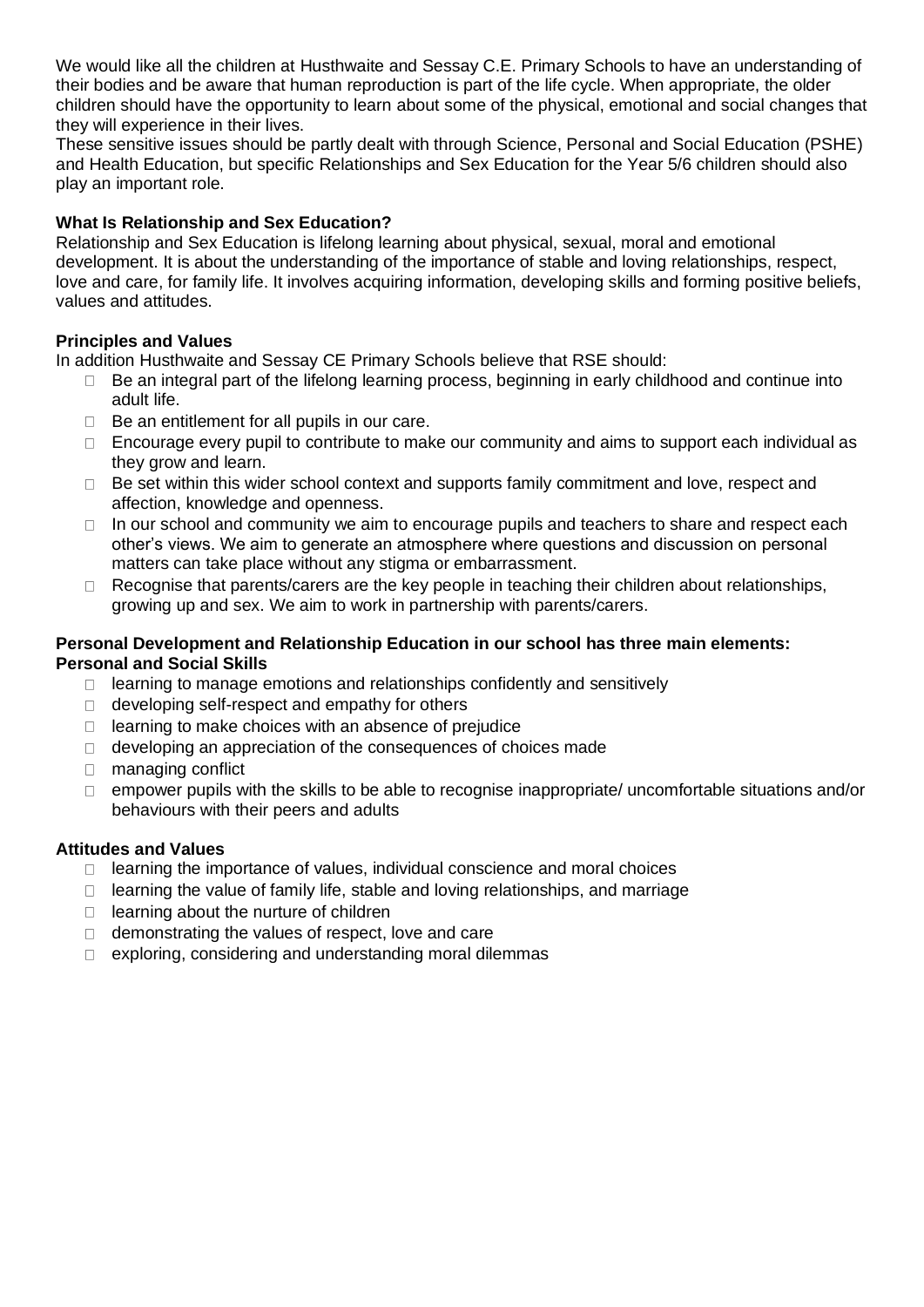- $\Box$  developing skills including negotiation and decision-making
- challenging misconceptions

### **Knowledge and Understanding**

- $\Box$  learning and understanding physical and emotional development at appropriate stages
- understanding physical and emotional changes and the development of relationships  $\Box$
- $\Box$  learning about reproduction, human sexuality and personal health
- $\Box$  learn about where to go for help or advice in school and how to access a range of local and national support agencies

#### **Aims**

The aim of Personal Social Health Education is to provide balanced factual information about physical and emotional changes, together with consideration of the broader emotional, ethical, religious, and moral dimensions of sexual health. Our PSHE programme aims to prepare pupils through an age and maturity appropriate curriculum, which will prepare them for an adult life in which they can:

- develop positive values and a moral framework that will guide their decisions, judgements and  $\Box$ behaviour; have the confidence and self-esteem to value themselves and others and respect for individual conscience and the skills to judge what kind of relationship they want.
- $\Box$  understand the consequences of their actions and behave responsibly within developing relationships.
- avoid being pressured into uncomfortable or dangerous situations.
- □ communicate effectively by developing appropriate terminology for sex and relationship issues.
- $\Box$  develop awareness of their sexuality, understand differences and promote equality and diversity
- □ have sufficient information and skills to protect themselves from infection
- $\Box$  be aware of sources of help and acquire the skills and confidence to access health advice and support

#### **Organisation and Content of Personal Development Education**

Any PSHE lesson may consider questions or issues that some will find sensitive. Before embarking on these lessons ground rules are established which prohibit inappropriate personal information being requested or disclosed by those taking part in the lesson. When pupils ask questions, we aim to answer them honestly, within the ground rules established at the start of the sessions. When it is felt that answering a specific question would involve information at a level inappropriate to the development of the rest of the pupils, the question may be dealt with individually at another time.

At Husthwaite and Sessay CE Primary Schools Relationships and Sex Education is taught through the use of the Jigsaw PSHE Curriculum programme, PSHE lessons and the Science Curriculum.

#### **Inclusion**

#### **Ethnic and Cultural Groups**

We intend our policy to be sensitive to the needs of different ethnic, cultural and religious groups. We encourage parents/ carers to discuss any concerns with the Headteacher.

#### **Pupils with Special Needs**

We will ensure that all pupils receive age appropriate relationship and sex education, and we will offer provision appropriate to the particular needs of all our pupils, taking specialist advice where necessary.

**Sexual Identity and Sexual Orientation** We aim to deal sensitively and honesty with issues of sexual orientation, answer appropriate question and offer support.

#### **Right of Withdrawal of Pupils from Relationship and Sex Education**

Some parents prefer to take the responsibility for aspects of this element of education. They have the right to withdraw their children from all or part of the relationship and sex education except for those parts included in the statutory National Curriculum (i.e. in Science lessons). We would make alternative arrangements in such cases. Parents are encouraged to discuss their decisions with teachers and the Head teacher at the earliest opportunity. Parents are welcome to review any PSHE resources the school uses.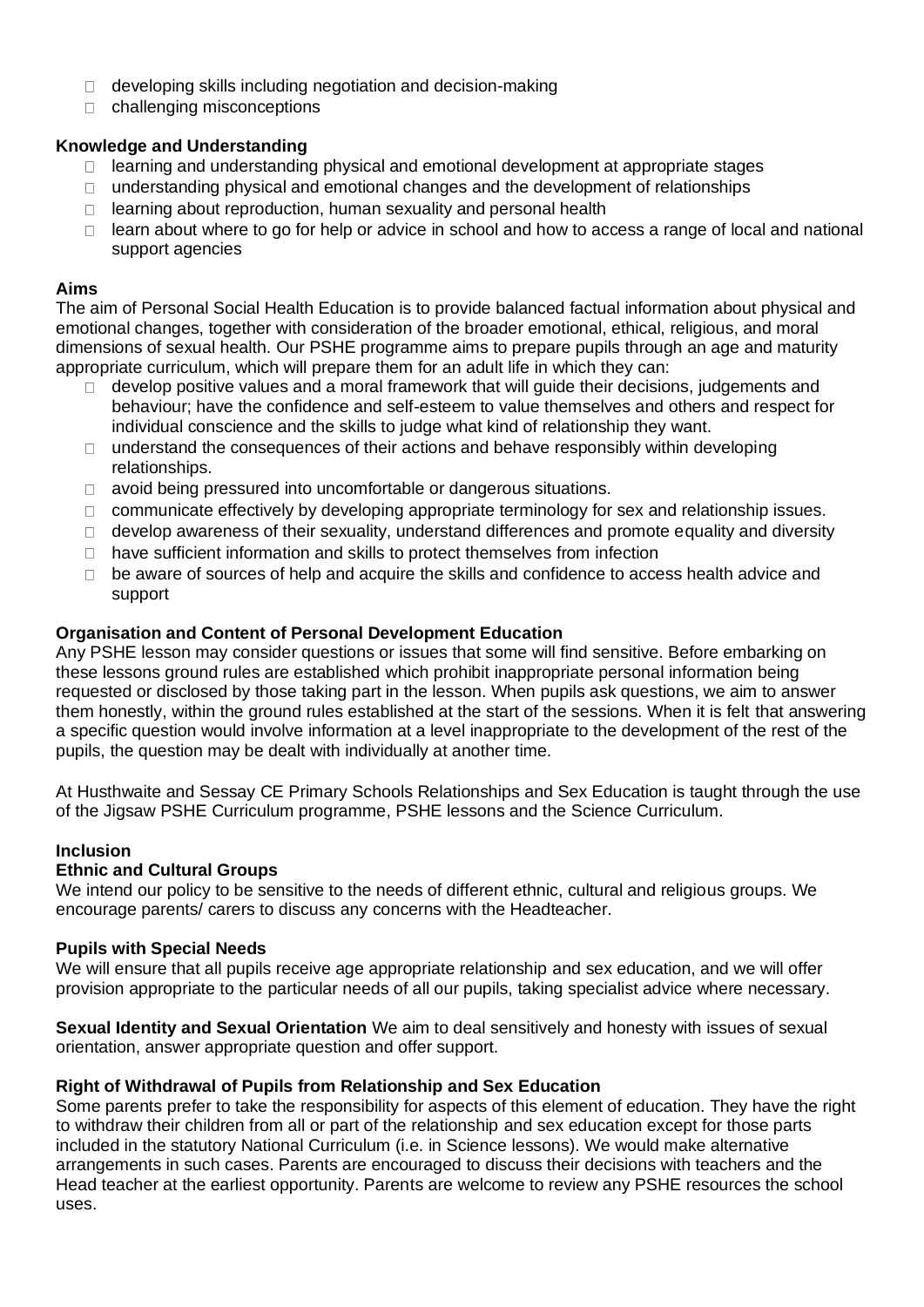### **Confidentiality**

It should be made clear to pupils that all adults in school cannot guarantee absolute confidentiality. This should be made clear when forming the class Ground Rules**.** 

#### **Safeguarding**

A child under 13 is not legally capable of consenting to sexual activity. Any offence under The Sexual Offences Act 2003 involving a child under 13 is very serious and should be taken to indicate a risk of significant harm to the child. Cases involving under 13's should always be discussed with the nominated child protection lead.

#### **Monitoring and Evaluation of Personal Development Education**

It is the responsibility of the Executive Head teacher and PSHE subject leader to oversee and organise the monitoring and evaluation of PSHE, in the context of the overall school plans for monitoring the quality of teaching and learning.

The Governing Body is responsible for overseeing, reviewing and organising the revision of the Personal Social Health Education Policy.

Ofsted is required to evaluate and report on spiritual, moral, social and cultural development of pupils. This includes evaluating and commenting on the school's personal development policy (RSE), and on support and staff development, training and delivery.